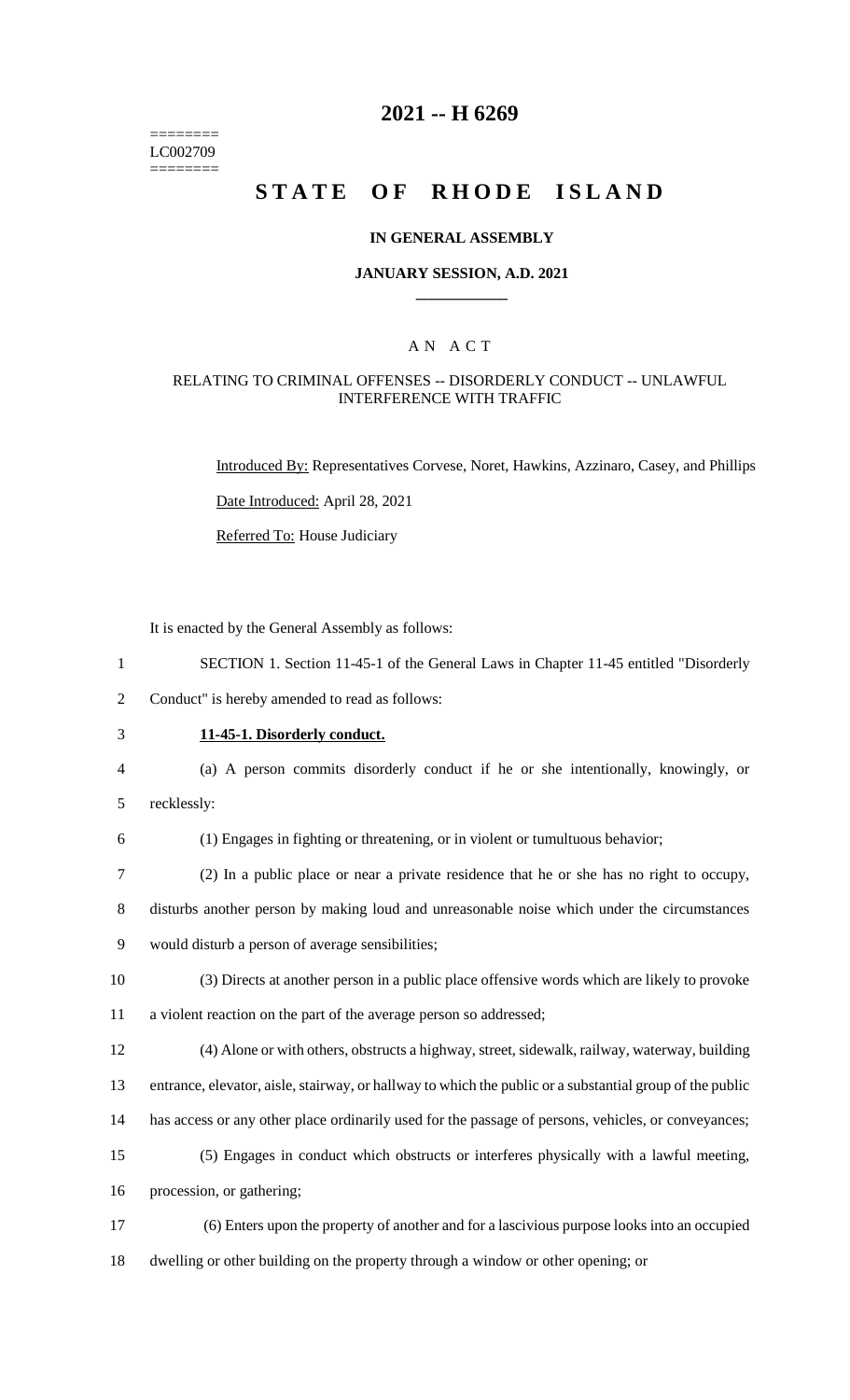(7) Who without the knowledge or consent of the individual, looks for a lascivious purpose through a window, or any other opening into an area in which another would have a reasonable expectation of privacy, including, but not limited to, a restroom, locker room, shower, changing room, dressing room, bedroom, or any other such private area, not withstanding any property rights the individual may have in the location in which the private area is located.

(8) [Deleted by P.L. 2008, ch. 183, § 1].

(b) In addition to violations pursuant to subsection (a) of this section a person commits

disorderly conduct when the person obstructs any highway causing the interruption, distraction or

delay of any person traveling on the highway. For purposes of this subsection, "obstructs" shall

include, but not be limited to, standing, siting, kneeling, or loitering in any way, and "highway"

11 means all roads as defined in § 31-2-23 except a private road or driveway.

12  $(b)(c)$  Any person, including a police officer, may be a complainant for the purposes of instituting action for any violation of this section.

14  $\left(\frac{e}{d} \right)$  Any person found guilty of the crime of disorderly conduct shall be imprisoned for a term of not more than six (6) months, or fined not more than five hundred dollars (\$500), or both.

16 (d)(e) In no event shall subdivisions (a)(2) -- (5) of this section be construed to prevent

17 lawful picketing or lawful demonstrations including, but not limited to, those relating to a labor

dispute.

SECTION 2. This act shall take effect upon passage.

======== LC002709 ========